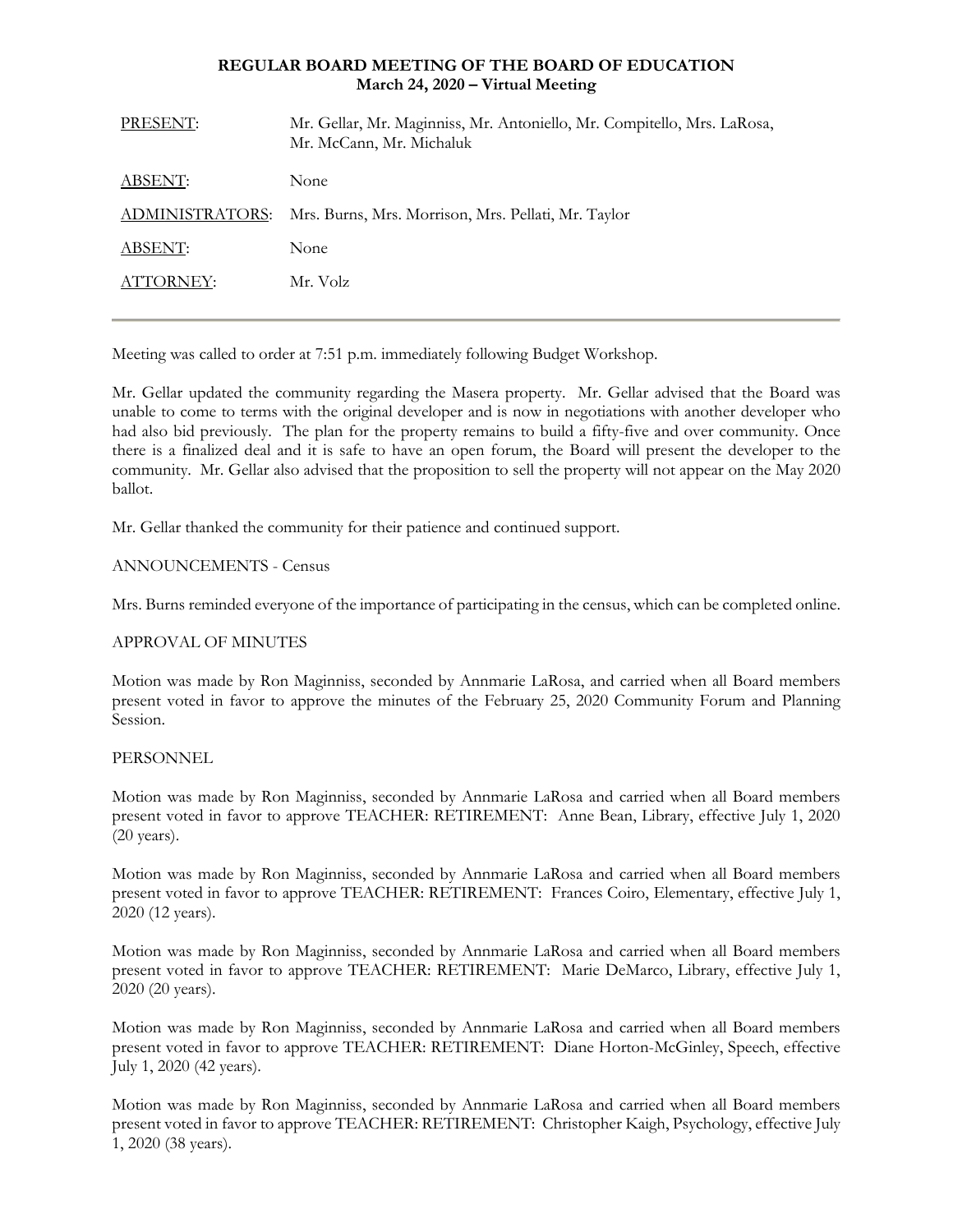Motion was made by Ron Maginniss, seconded by Annmarie LaRosa and carried when all Board members present voted in favor to approve TEACHER: RETIREMENT: Thomas McGunnigle, Art, effective July 1, 2020 (43 years).

Motion was made by Ron Maginniss, seconded by Annmarie LaRosa and carried when all Board members present voted in favor to approve TEACHER: RETIREMENT: Jeanette Merola, Elementary, effective July 1, 2020 (30 years).

Motion was made by Ron Maginniss, seconded by Annmarie LaRosa and carried when all Board members present voted in favor to approve TEACHER: RETIREMENT: Kathleen Ryan, Special Education, effective July 1, 2020 (39 years).

Motion was made by Ron Maginniss, seconded by Annmarie LaRosa and carried when all Board members present voted in favor to approve TEACHER: RETIREMENT: Robert Weiss, Social Studies, effective July 1, 2020 (17 years).

Motion was made by Ron Maginniss, seconded by Annmarie LaRosa and carried when all Board members present voted in favor to approve CLASSIFIED **(**CIVIL SERVICE):RESIGNATION: Shannon Concannon, Cafeteria Aide, effective March 25, 2020 (Manetuck).

Motion was made by Ron Maginniss, seconded by Annmarie LaRosa and carried when all Board members present voted in favor to approve CLASSIFIED (CIVIL SERVICE): RESIGNATION: Jayne Leitl-Hug, Senior Office Assistant, effective March 14, 2020 (District Office).

Motion was made by Ron Maginniss, seconded by Annmarie LaRosa and carried when all Board members present voted in favor to approve CLASSIFIED (CIVIL SERVICE): CHANGE IN TITLE: Christine Mott, Building Aide, effective March 25, 2020 (Paul J. Bellew; Step 7; change from Security/Receptionist Paraprofessional).

Motion was made by Ron Maginniss, seconded by Annmarie LaRosa and carried when all Board members present voted in favor to approve CLASSIFIED (CIVIL SERVICE): DISTRICTWIDE SUBSTITUTE NURSE: ( \$130.00 per diem): Brianna Hefferman, effective March 25, 2020.

Motion was made by Ron Maginniss, seconded by Annmarie LaRosa and carried when all Board members present voted in favor to approve OTHER: SPRING 2020 HIGH SCHOOL COACHES: GIRLS LACROSSE: Annelise Muscietta, Volunteer J.V. Coach.

Motion was made by Ron Maginniss, seconded by Annmarie LaRosa and carried when all Board members present voted in favor to approve OTHER: INSTRUCTIONAL SWIM AND FAMILY SWIM PROGRAM 2019-2020: LIFEGUARDS (\$13 per hour): Christopher Acosta, Nicholas Aliani, Alexa Boniberger, John Boniberger, Jon Bornmiller, Jarrett Bosch, Kiarra Branigan, Jenny Brodmerkel, Drake Castonguay, Cassidy Cullen, Marisa Calderone, Jonathan Delanoy, Jack Delli-Pizzi, Salvatore DePetro, Alyssa DiPietro, Oliva DiStefano, Christopher Dunne, Logan Figueroa, Collin Ferraro, Kaileigh Gagliardi, Niall Gildea, Madison Horan, Alec Miller, Nicole Mottes, Ciara Padilla, Joseph Rohan, Matthew Scheid, Jennifer Shepard, Jake Siffert, Lauren Silva, Gavin Witzgall, Kevin Wlodkowski.

Motion was made by Ron Maginniss, seconded by Annmarie LaRosa and carried when all Board members present voted in favor to approve OTHER: HOMEBOUND INSTRUCTOR (\$30/hr.): Theresa Viviano Riha, effective March 13, 2020; Samantha Tarsnane, effective March 13, 2020; Lawrence Teller, effective March 13, 2020.

Motion was made by Ron Maginniss, seconded by Annmarie LaRosa and carried when all Board members present voted in favor to approve OTHER: SUBSTITUTE TEACHER (\$115 per diem): Matthew Linardos, effective March 13, 2020; Elizabeth McLachlan, effective March 13, 2020; Theresa Viviano Riha, effective March 13, 2020; Meredith Smith, effective March 13, 2020; Samantha Tarsnane effective March 13, 2020; Lawrence Teller, effective March 13, 2020; Emma-Kait Tunney effective March 13, 2020.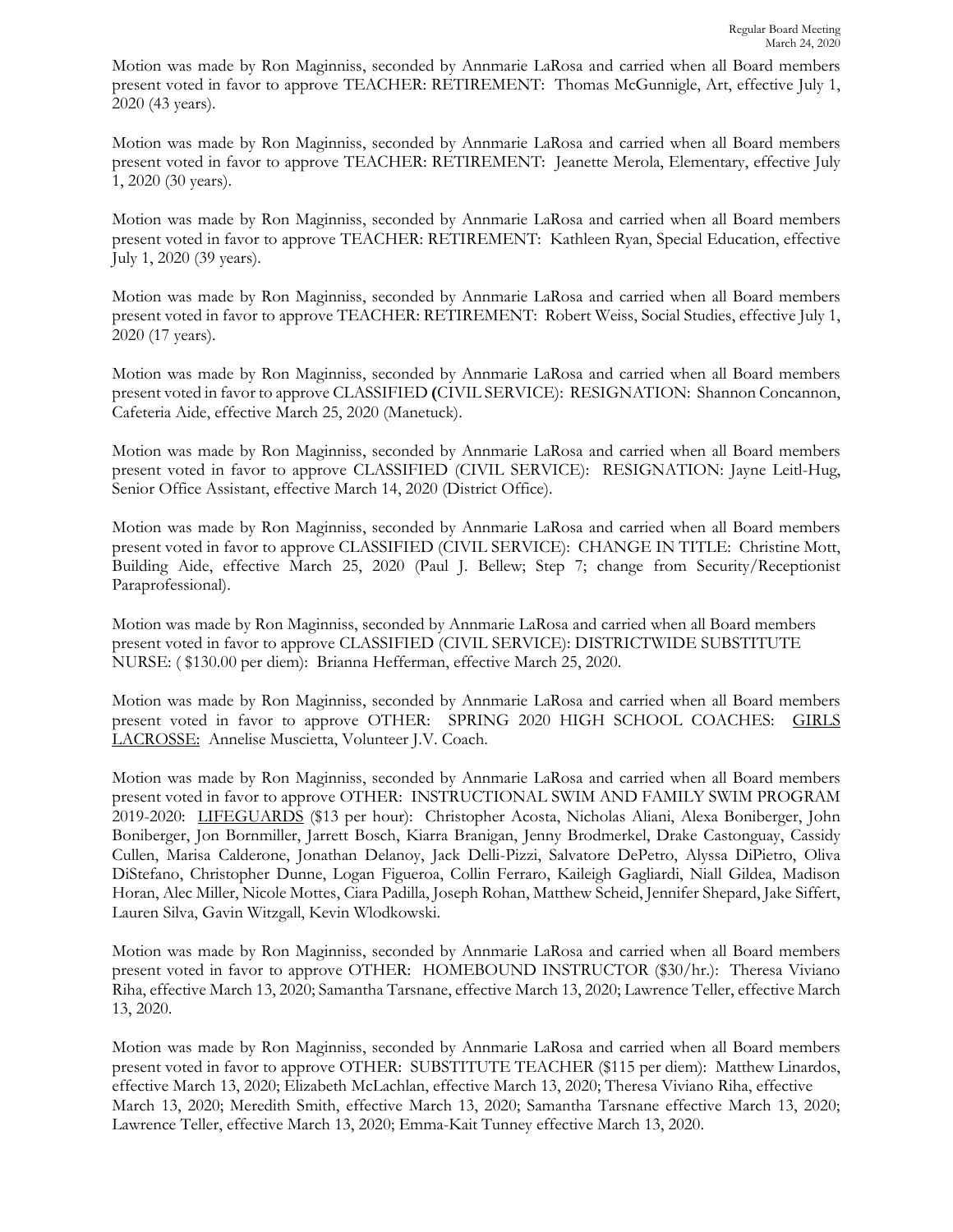Motion was made by Ron Maginniss, seconded by Annmarie LaRosa and carried when all Board members present voted in favor to approve OTHER: SUBSTITUTE TEACHING ASSISTANT (\$85 per diem): Elizabeth McLachlan, effective March 13, 2020; Samantha Tarsnane, effective March 13, 2020.

Mr. Gellar thanked all retirees and expressed his appreciation for all they have done for the students of West Islip.

# CURRICULUM UPDATE

Mrs. Morrison advised that the administrative team, teachers and staff are working diligently to ensure continuity of instruction for K-12 students. As of March 18, all K-12 students were provided with daily learning experiences for their grade level and/or courses for one week. As of March 25, all students will be provided with another six days of daily learning experiences. If schools are still closed on April 2, students will transition to a distance-learning plan.

Mrs. Morrison spoke about the importance of the emotional well-being of students and advised how social workers, school counselors, psychologist and teachers are contacting students and parents by phone, e-mail and Google Hangouts.

The Grades 3-8 New York State ELA, Math, Science, Alternate Assessments for students with disabilities and NYSESLAT exams are canceled for this school year; as are IB exams. IB is currently stating that certificates and diplomas will be awarded based on course performance.

The AP exams are scheduled and will be comprised of course content up until school closures in mid-March. Updates regarding AP and IB courses and exams will be posted on the district website as they become available.

Mrs. Dowling and Ms. Daugherty are collaborating with special education teachers K-12 to ensure that the needs of special education students are addressed as effectively as possible under the current circumstances. The district is exploring virtual options for providing speech and resource room support. Planned annual review meetings will take place virtually.

Mr. McCann commended Mrs. Morrison along with all the teachers and administrators for their quick response and efforts on behalf of the students.

# REPORT OF COMMITTEES

Finance Committee: Ron Maginniss reported on the meeting held on 3/10/2020. Items reviewed included the January treasurer's report; January extra-curricular report; February payroll summary; January financial statements; February claims audit report and February system manager audit report. Also reviewed were warrants, payroll certification forms, resolutions, surplus items, special education contracts, change orders, health service contracts, ASK US Lease, and Cullen & Danowski, LLP engagement letter.

Buildings & Grounds Committee: Paul Michaluk reported on the meeting held on 3/10/2020. The ECG Group presented results of their review and analysis of proposals from Johnson Controls and Noresco. Mr. Bosse gave a bond update regarding the high school façade and vestibule and Phase 5 bond projects, which were approved by the SED. Other items discussed were a possible adjustment to state aid reimbursement for re-carpeting of the turf field, a request by the West Islip Soccer Club to place mobile lights at another location, maintenance of the Masera property, the completion of the DEC Willets Creek remediation, and fire code inspections.

Special Education Committee: Tom Compitello reported on the meeting held on 3/11/2020. Items reviewed included special education services and placements.

Health & Wellness Committee: Paul Michaluk reported on the meeting held on 3/10/2020. Items discussed included a review of the financial report; success of the 5th and 6th grade volleyball tournament; a newsletter sent out at the end of February; a date for the 2020 Color Run; 2020 Health and Wellness scholarship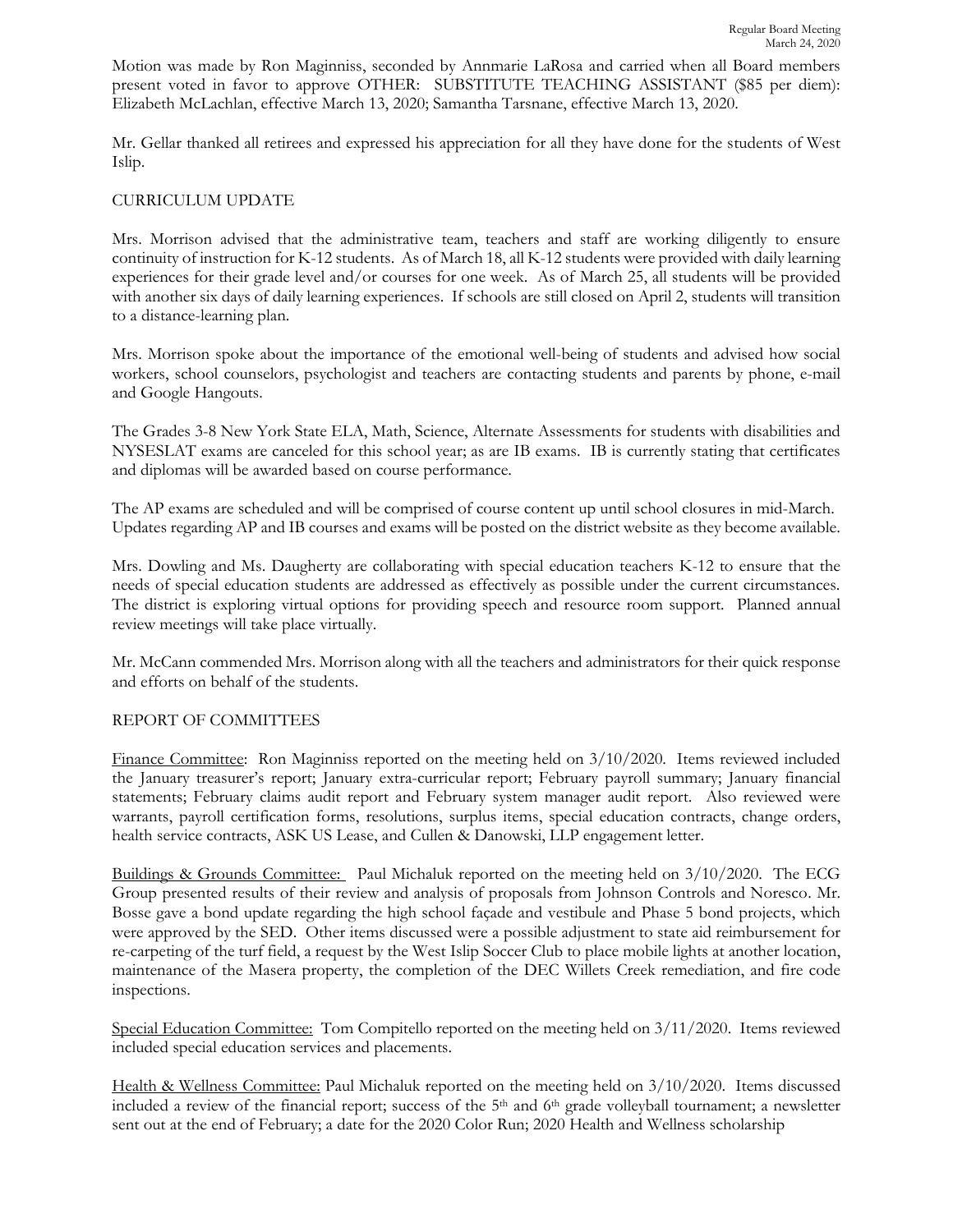information; another cybersecurity presentation; "Wait till 8th" campaign regarding cell phone use; and the census. The next meeting will take place on Tuesday, 4/14/2020 at 9:30 a.m. in the cafeteria at Paul J. Bellew.

Policy Committee: Mrs. LaRosa reported that a Second Reading took place on the following policies:

No. 4212 - Table of Organization No. 7470 - Student Voter Pre-Registration No. 7516 - Health and Wellness

Motion was made by Ron Maginniss, seconded by Annmarie LaRosa, and carried when all Board members present voted in favor to approve policies No. 4212 Table of Organization; No. 7470 Student Voter Pre-Registration; No. 7516 Health and Wellness.

School Board/Student Liaison Committee {Udall}: Tom Compitello reported on the meeting held 2/27/2020. Mr. Compitello spoke with the Udall Road students about the functions of the School Board. The students spoke about the events, including fundraising activities such as a raffle ticket car wash, food drive, giving tree, escape from drugs, ill children, and are considering a dance with Udall/Beach. Mr. Compitello was very impressed by the students and how they put others first.

# FINANCIAL MATTERS

The treasurer's report for January was presented. Beginning balance as of 1/1/2020: \$25,316,608.32; ending balance as of 1/31/2020: \$61,287,196.37.

Motion was made by Ron Maginniss, seconded by Annmarie LaRosa, and carried when all Board members present voted in favor to approve 2019-2020 General Fund budget transfers 3811-3827 and 2019-2020 Capital Fund budget transfers 3813-3822.

Motion was made by Ron Maginniss, seconded by Annmarie LaRosa, and carried when all Board members present voted in favor to approve resolution re: Acceptance of Internal Risk Assessment Report from Cullen & Danowski, LLP and related Corrective Action Plan – January 21, 2020.

### RESOLUTION

BE IT RESOLVED, that the Board of Education of the West Islip School District acknowledges receipt of the Risk Assessment Update Report dated January 21, 2020 from Cullen & Danowski, LLP.

Recommend the Board of Education approve the Corrective Action Plan in response to the internal auditors' Risk Assessment Update Report dated January 21, 2020, submitted by the Assistant Superintendent for Business.

Motion was made by Ron Maginniss, seconded by Annmarie LaRosa, and carried when all Board members present voted in favor to approve resolution re: Acceptance of Single Audit Report from R.S. Abrams & Co., LLP and related Corrective Action Plan for year ended June 30, 2019.

### RESOLUTION

BE IT RESOLVED, that the Board of Education of the West Islip School District acknowledges receipt of the Single Audit Report for the year ended June 30, 2019 from R.S. Abrams & Co., LLP.

Recommend the Board of Education approve the Corrective Action Plan in response to the Single Audit Report dated June 30, 2019, submitted by the Assistant Superintendent for Business.

Motion was made by Ron Maginniss, seconded by Annmarie LaRosa, and carried when all Board members present voted in favor to approve 2019-2020 Contracts: Dr. Rebecca Fontanetta, Fontanetta Neuropsychology; Smithtown Central School District.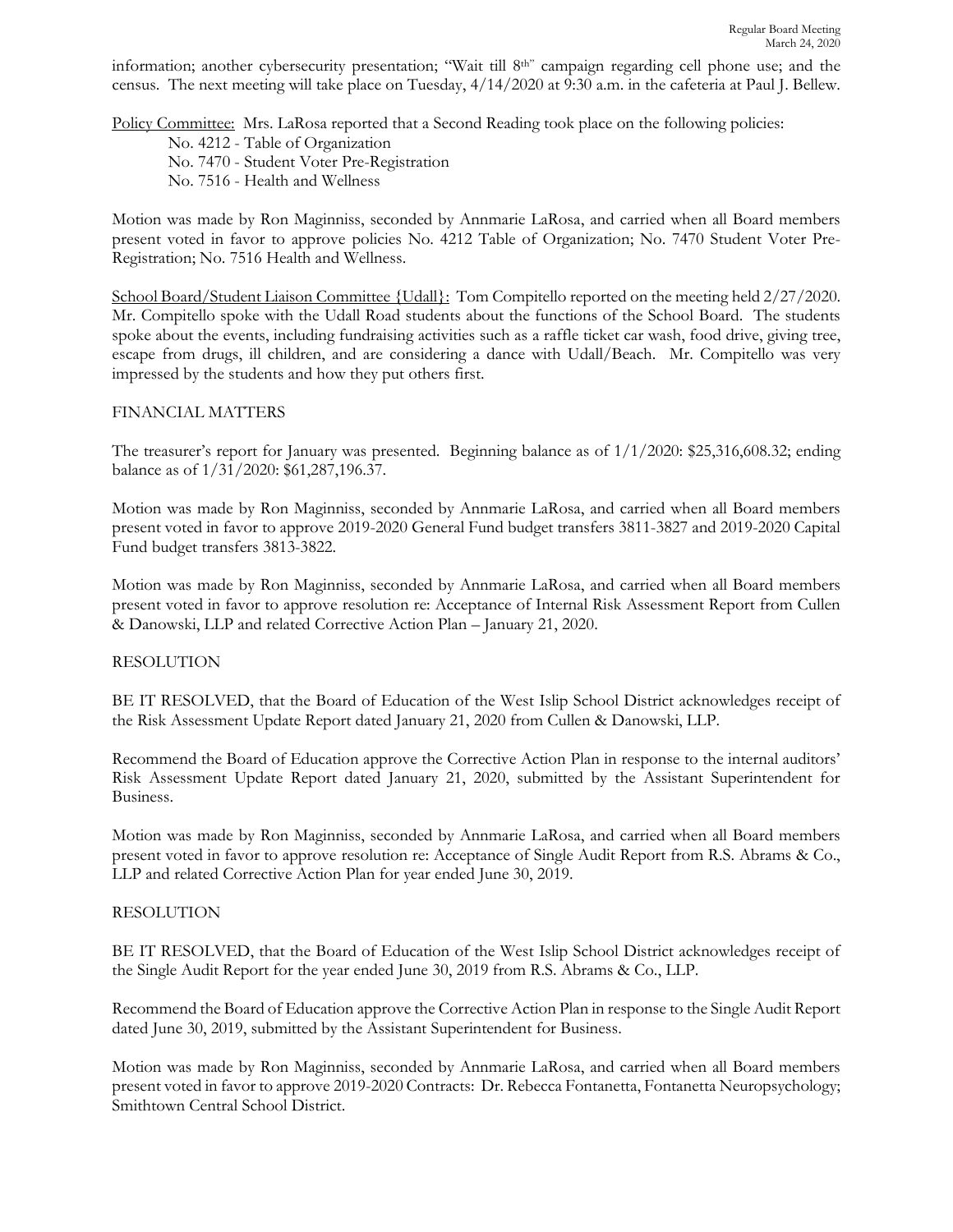Motion was made by Ron Maginniss, seconded by Annmarie LaRosa, and carried when all Board members present voted in favor to approve surplus – miscellaneous IT/AV Equipment.

Motion was made by Ron Maginniss, seconded by Annmarie LaRosa, and carried when all Board members present voted in favor to approve 2019-2020 Health Services Contracts: Smithtown CSD ~ \$3,070.95; Syosset  $CSD \sim $5,091.20$ .

Motion was made by Ron Maginniss, seconded by Annmarie LaRosa, and carried when all Board members present voted in favor to approve the following Change Orders: Eldor/Manetuck - (\$750.00); Eldor/Beach - (\$1,500.00); Eldor/Udall - (\$1,500.00); Eldor/WIHS (\$1,250.00).

Motion was made by Ron Maginniss, seconded by Annmarie LaRosa, and carried when all Board members present voted in favor to approve 2019-2020 Engagement letter from Cullen & Danowski, LLP – Agreed-Upon Procedures  $\sim$  Purchasing.

### PRESIDENT'S REPORT

Motion was made by Ron Maginniss, seconded by Annmarie LaRosa, and carried when all Board members present voted in favor to approve ASK US Lease Agreement.

Motion was made by Ron Maginniss, seconded by Annmarie LaRosa, and carried when all Board members present voted in favor to approve resolution re: withdrawal of due process complaint.

# RESOLUTION

BE IT RESOLVED, that the Board of Education of the West Islip Union Free School District hereby ratifies the withdrawal without prejudice of the due process complaint dated February 25, 2020 concerning ID#106143, effective February 27, 2020.

Motion was made by Ron Maginniss, seconded by Annmarie LaRosa, and carried when all Board members present voted in favor to approve Notice of Public Hearing, Budget Vote, and Election of the West Islip UFSD dated March 19, 2020, including the propositions, terms, dates and provisions set forth therein, and directs the District Clerk to publish the Legal Notice in accordance with Education Law Section 2004

Motion was made by Ron Maginniss, seconded by Annmarie LaRosa, and carried when all Board members present voted in favor to approve resolution for West Islip Union Free School District to authorize the Superintendent of Schools to execute an agreement between the District and SCOPE Educations Services pursuant to the Governor of New York's Executive Order 202.4.

Mrs. LaRosa asked how residents would be notified. Mrs. Burns advised that information would be posted on the district website. Mr. Volz also explained that this Executive Order was initiated primarily for the children of first responders and medical personnel.

### SUPERINTENDENT'S REPORT:

Mrs. Burns advised that there will be a virtual meeting this week between Superintendents and the Commissioner regarding myriad topics related to school closures. The district will continue to post updates on the district website.

Mrs. Burns encouraged everyone to enjoy the good weather but to observe recommended safe hygiene practices, including six feet distance. Playgrounds and basketball courts are closed.

Mrs. Burns congratulated all the retirees who combined have 250 years of service to the district, and wished them good health and a happy retirement.

Mr. Gellar thanked everyone and wished a speedy recovery to all members of the community that have contracted COVID-19.